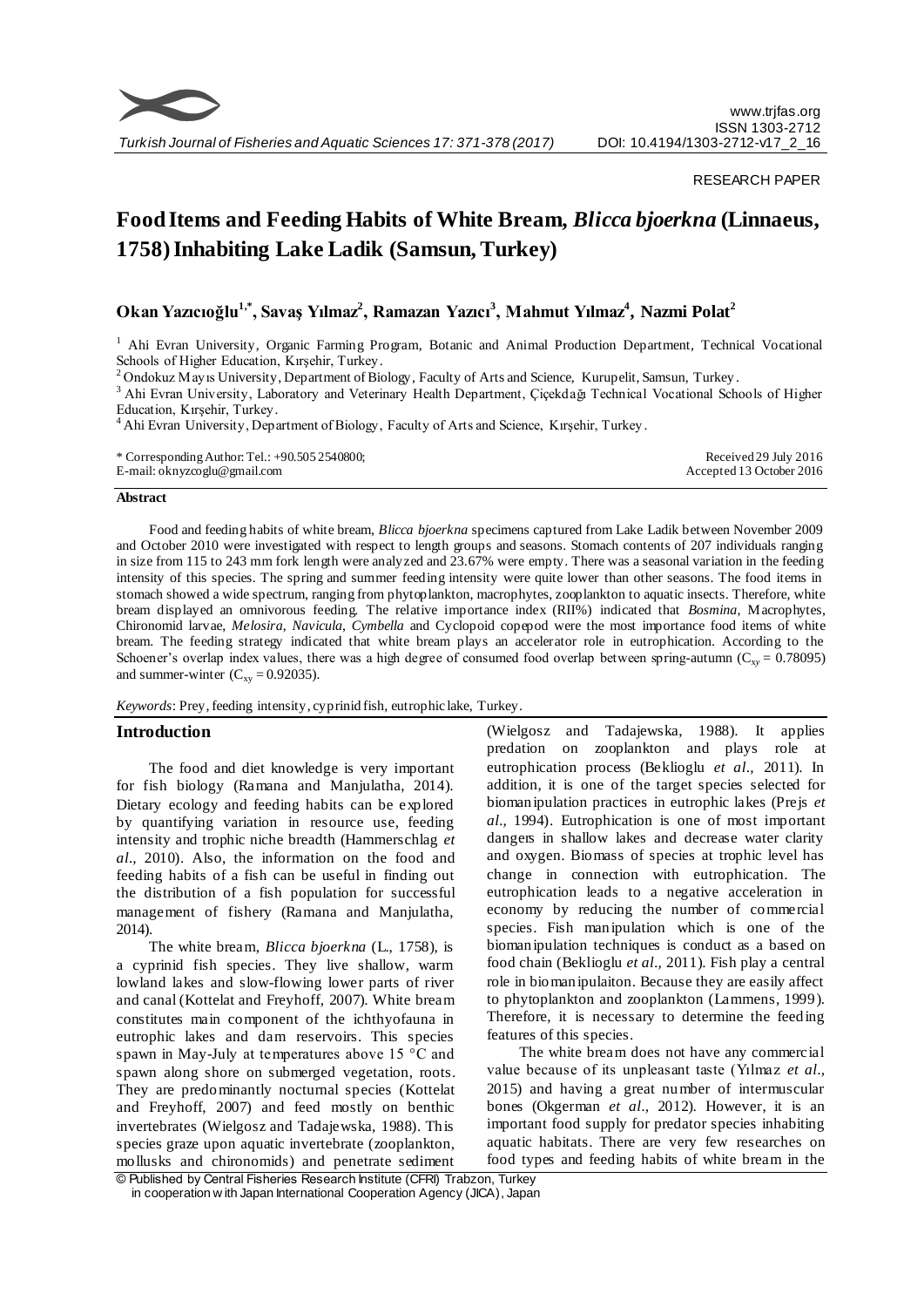worldwide (Wielgosz and Tadajewska, 1988; Tadajewska, 1993; Specziár *et al.,* 1997; Specziár *et al.*, 1998; Didenko and Kruzhylina, 2015) and Turkey (Okgerman *et al.,* 2009). The aims of this study were to (i) describe food items of white bream; (ii) examine seasonal and different to size class changes in feeding habits and intensity; (iii) compare our results with findings of the previous studies.

## **Materials and Methods**

Lake Ladik (35°40' - 36°05' E and 40°50' - 41°00' N) is 10 km far from Ladik district of Samsun province, northern Turkey (Figure 1). It has a surface area of 10  $\text{km}^2$  and the depth range from 2.5 to 6 m (Yılmaz *et al.,* 2012). This lake which is a wetland has eutrophic character (Apaydin Yagci *et al.,* 2015).

A total of 207 specimens of white bream were collected from different regions of the lake on a monthly basis from November 2009 to October 2010. The fish were caught using gill nets of various mesh sizes (17, 20, 25, 30, 35 and 40 mm knot to knot), trammel nets of various mesh sizes (30, 35, 45, 50, 55, 60, 70 and 80 mm knot to knot) and fyke nets. The nets were set at nightfall and hauled in the morning (approximately twelve hours). Fork length (FL) of each specimen was measured to the nearest mm, body weight (BW) and stomach weight were weighed with an precision of 0.01 g. For dietary analysis, fish were dissected and the stomach content analyzed under a binocular and inverted microscope in a sedgewick rafter counting chamber at different magnification. Prey items were identified to the lowest possible taxon. The variations in feeding habits were evaluated according to the seasonal and length groups. The specimens were divided into three size classes, small specimens  $(115-154 \text{ mm} \text{ FL}, n = 78)$ , medium specimens (155-194 mm FL,  $n = 106$ ) and larger sized specimens (195-245 mm FL,  $n = 23$ ) in order to determine the variation in feeding habits between length groups.

The vacuity index (VI%) and fullness index (FI) were calculated to investigate the variations in feeding intensity. Vacuity index (VI%) was estimated as number of empty stomachs divided by total number of stomachs multiplied by 100 (Berg, 1979). Fullness index (FI) was calculated as stomach contents weight divided fish weight multiplied by 100 (Hyslop, 1980). Stomach contents of the white bream were analyzed using numerical percentage (N%) and frequency of occurrence percentage (FO%) (Hyslop, 1980). The main food items were identified using absolute importance index (AII) and relative importance index (RII%) of George and Hadley (1979), as modified by Meye *et al.* (2008):

$$
AII = N\% + FO\%
$$

where  $AII$  is the absolute importance index,  $N\%$ is the percentage number of food types, FO% is the percentage frequency of occurrence of food types.

$$
RII\% = AII \times 100 / n\Sigma AII
$$

where RII% is relative importance index, n is the number of the different food types.

Schoener's overlap index was calculated for seasons and size groups to determine the diet similarity (Schoener, 1970):

$$
C_{xy} = 1 - 0.5 \left( \sum_{i=1}^{n} \left| p_{x_i} - p_{y_i} \right| \right),
$$

where  $C_{xy}$  = overlap between diet of individuals in length groups or seasons x and y

 $p_{xi}$  = proportion of prey i used by size classes or seasons x

 $p_{yi}$  = proportion of prey i used by size classes or seasons y

 $n =$  number of prey

This index ranges from 0 (no prey overlap) to 1



**Figure 1.** Location of sampling sites in Lake Ladik Ladik (modified from Yazıcı *et al.,* 2014).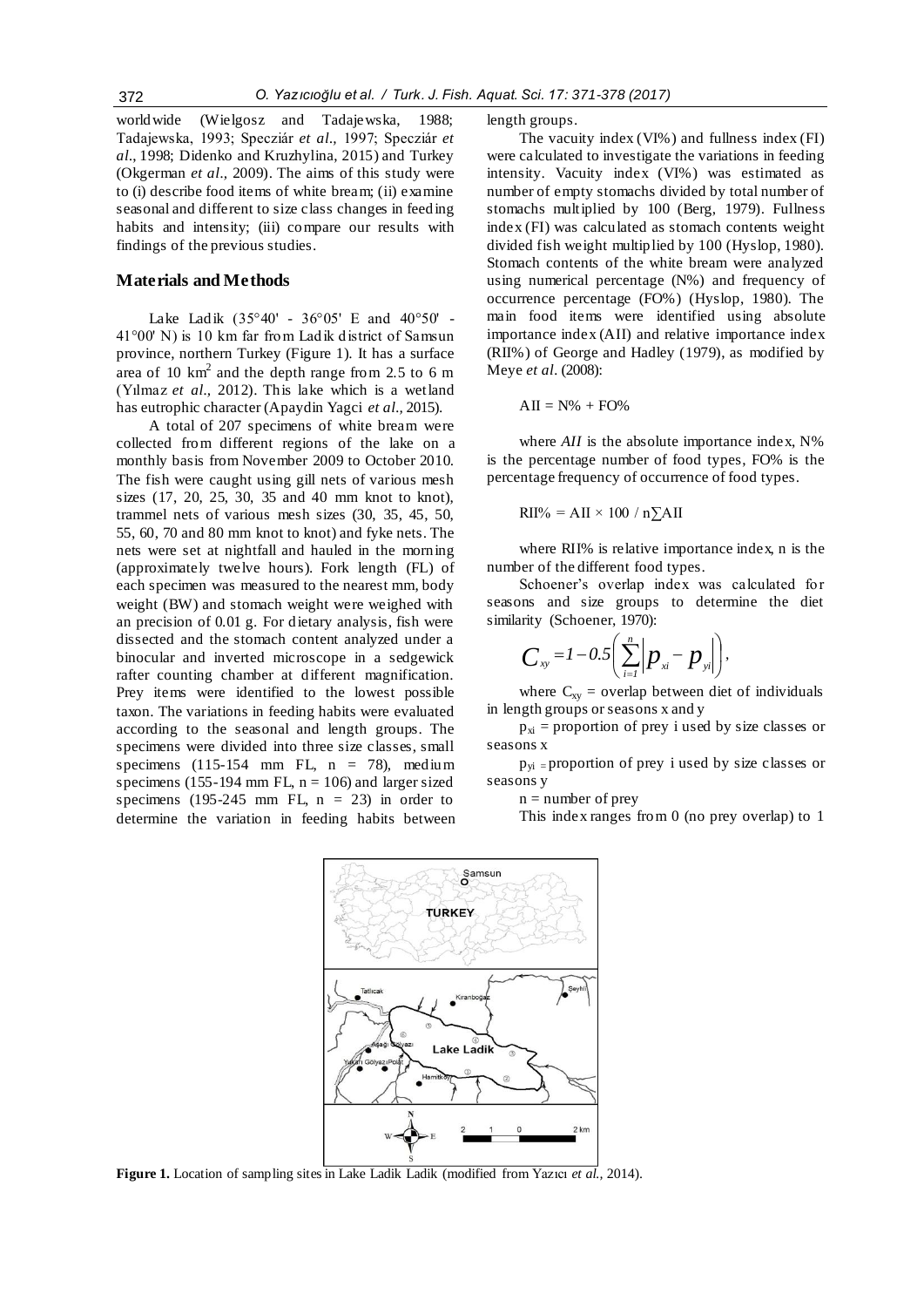(all prey items in equal rate). Its values greater than 0.6 are usually considered as biologically significant (Wallace, 1981).

Statistical difference in vacuity index among seasons was tested by a chi-square test. The variation of the vacuity index (VI%) was tested by a chi-square test (Zar, 1999). Kruskal-Wallis test (K-W test) was used to test significance of the difference of mean fullness index values (FI) between seasons and size groups (Zar, 1999). Statistical analyses were performed using SPSS 20 software package.

#### **Results**

The fork lengths of samples examined ranged from 115 mm to 243 mm, with the mean value of 163  $\pm$  0.16 mm. Their weights varied between 22.8 and 259.0 g, with the average value of  $75.22 \pm 2.571$  g. Of the 207 stomachs examined, 49 (23.7%) were empty. The percentage number (N%), frequency of occurrence (FO%), absolute importance index (AII), and relative importance index (RII%) of different food items are given in Table 1. The stomach contents

**Table 1.** Diet composition of *Blicca bjoerkna* from Lake Ladik (N% = percentage of numerical, FO% = percentage frequency of occurrence, AII = absolute importance index and RII = relative importance index)

| Food Items             | $\overline{\rm N}$ | %N             | F                | %FO   | AII   | RII%  |
|------------------------|--------------------|----------------|------------------|-------|-------|-------|
| <b>Aquatic Insects</b> |                    |                |                  |       |       |       |
| Chironomidae larvae    | 265                | 0.34           | 68               | 43.04 | 43.38 | 7.06  |
| Dipterapupae           | $\boldsymbol{9}$   | 0.01           | 3                | 1.90  | 1.91  | 0.31  |
| Odonata larvae         | 57                 | 0.07           | 16               | 10.13 | 10.20 | 1.66  |
| Trichoptera larvae     | 17                 | 0.02           | 8                | 5.06  | 5.09  | 0.83  |
| Copepoda               |                    |                |                  |       |       |       |
| Calanoida              | 1170               | 1.52           | 30               | 18.99 | 20.51 | 3.34  |
| Cyclopoida             | 2595               | 3.37           | 50               | 31.65 | 35.02 | 5.70  |
| Harpacticoida          | 390                | 0.51           | 16               | 10.13 | 10.63 | 1.73  |
| Cladocera              |                    |                |                  |       |       |       |
| <b>Bosmina</b>         | 10010              | 13.00          | 80               | 50.63 | 63.63 | 10.35 |
| Chydorus               | 2680               | 3.48           | 43               | 27.22 | 30.70 | 4.99  |
| Coronatella            | 305                | 0.40           | 13               | 8.23  | 8.62  | 1.40  |
| Daphnia                | 755                | 0.98           | 17               | 10.76 | 11.74 | 1.91  |
| Rotifera               |                    |                |                  |       |       |       |
| <b>Brachionus</b>      | 545                | 0.71           | 9                | 5.70  | 6.40  | 1.04  |
| Keratella              | 280                | 0.36           | $\mathbf Q$      | 5.70  | 6.06  | 0.99  |
| Bacillariophyta        |                    |                |                  |       |       |       |
| Amphora                | 730                | 0.95           | 13               | 8.23  | 9.18  | 1.49  |
| Caloneis               | 925                | 1.20           | 11               | 6.96  | 8.16  | 1.33  |
| Cocconeis              | 540                | 0.70           | $\boldsymbol{7}$ | 4.43  | 5.13  | 0.84  |
| Cyclotella             | 4330               | 5.62           | 35               | 22.15 | 27.77 | 4.52  |
| Cymatopleura           | 35                 | 0.05           | $\overline{2}$   | 1.27  | 1.31  | 0.21  |
| Cymbella               | 8715               | 11.32          | 39               | 24.68 | 36.00 | 5.86  |
| Epithemia              | 50                 | 0.06           | $\overline{2}$   | 1.27  | 1.33  | 0.22  |
| Fragilaria             | 1785               | 2.32           | 9                | 5.70  | 8.01  | 1.30  |
| Gomphonema             | 3050               | 3.96           | 25               | 15.82 | 19.78 | 3.22  |
| Gyrosigma              | 195                | 0.25           | $\overline{7}$   | 4.43  | 4.68  | 0.76  |
| Licmophora             | 1375               | 1.79           | 16               | 10.13 | 11.91 | 1.94  |
| Melosira               | 12605              | 16.37          | 36               | 22.78 | 39.15 | 6.37  |
| Navicula               | 9440               | 12.26          | 38               | 24.05 | 36.31 | 5.91  |
| <b>Nitzchia</b>        | 630                | 0.82           | 15               | 9.49  | 10.31 | 1.68  |
| Pinnularia             | 20                 | 0.03           | $\mathbf{1}$     | 0.63  | 0.66  | 0.11  |
| Rhoicosphenia          | 400                | 0.52           | 3                | 1.90  | 2.42  | 0.39  |
| <b>Stauroneis</b>      | 290                | 0.38           | 5                | 3.16  | 3.54  | 0.58  |
| Surirella              | 235                | 0.31           | 8                | 5.06  | 5.37  | 0.87  |
| Syndera                | 6375               | 8.28           | 27               | 17.09 | 25.37 | 4.13  |
| Chlorophyta            |                    |                |                  |       |       |       |
| Ankistrodesmus         | 2575               | 3.34           | 40               | 25.32 | 28.66 | 4.66  |
| Closterium             | 20                 | 0.03           | $\mathbf{1}$     | 0.63  | 0.66  | 0.11  |
| Cosmarium              | 230                | 0.30           | 8                | 5.06  | 5.36  | 0.87  |
| Pediastrum             | 100                | 0.13           | $\mathfrak{Z}$   | 1.90  | 2.03  | 0.33  |
| Scenedesmus            | 835                | 1.08           | 17               | 10.76 | 11.84 | 1.93  |
| Oedogonium             | 2415               | 3.14           | 8                | 5.06  | 8.20  | 1.33  |
| Euglenophyta           |                    |                |                  |       |       |       |
| Euglena                | 30                 | 0.04           | 3                | 1.90  | 1.94  | 0.32  |
| Macrophyte             | $\overline{a}$     | $\overline{a}$ | 72               | 45.57 | 45.57 | 7.41  |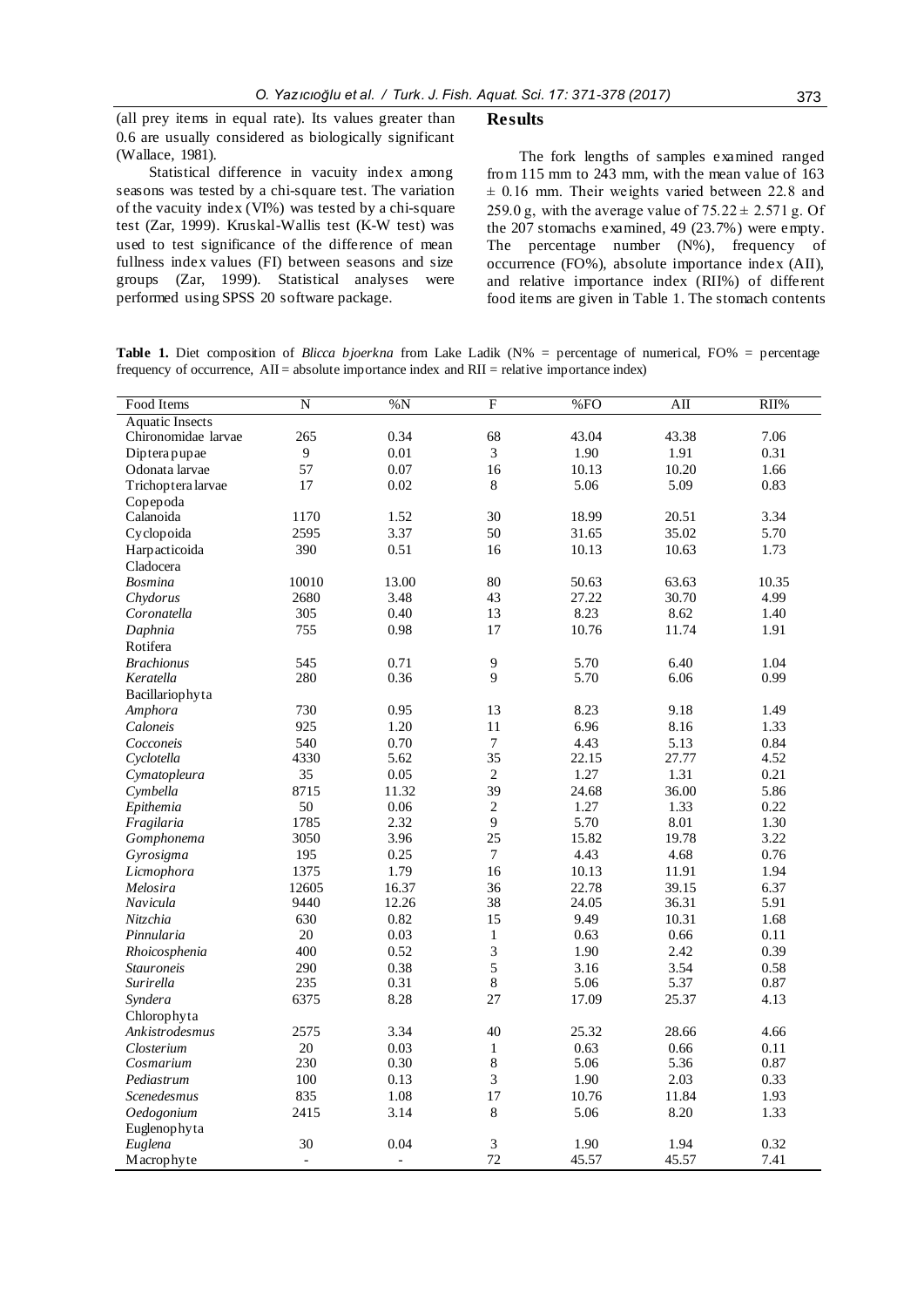of white bream consisted of 40 different prey items belonging to eight major groups: Aquatic insects, Copepoda, Cladocera, Rotifera, Bacillariophyta, Chlorophyta, Euglenophyta and Macrophyte. The most important prey types were *Bosmina* (RII% = 10.35) belonging to Cladocera, Macrophyte (RII%  $=$ 7.41), Chironomidae larvae (RII% = 7.06) belonging to aquatic insects, *Melosira* (RII% = 6.37), *Navicula*  (RII% = 5.91), *Cymbella* (RII%=5.86) belonging to Bacillariophyta and Cyclopoida (RII% = 5.70) belonging to Copepoda. Other food types were less important as prey with their RII% ranging between 0.11-4.99. Food items of animal origin constituting 42.12 of the total *RII*% were consisted approximately half of diet (Table 1).

The analysis of stomach content showed that the vacuity index (VI%) was affected by seasonal changes and VI% value was highest in the summer (39.02%) followed by spring (32.81%). The lowest VI% value was observed in winter (11.48%). The mean value of fullness index (FI) was higher in winter (1.21%) than other seasons. The VI% showed an inverse trend to mean FI (Figure 2). There was significant difference both VI% values  $(x^2 = 16.319,$ P<0.05) and FI values (K-W test, P< 0.05) between seasons. RII% values of major food group consumed varied between seasons. Also, there were significant differences among seasonal values of RII% major prey group (df = 7, F = 7.516, ANOVA, P<0.001) in the diet of white bream. In spring and autumn, white bream fed on mostly animal food constituting 70.06% and 83.92% of the total RII respectively. Cladocera were dominant prey group in diet of white bream  $(RII\% = 42.11$  in spring and RII% = 41.32 in autumn) in this seasons. Among Cladocera, *Bosmina* was the most consumed to prey in spring, whereas *Bosmina*  and *Chydorus* were eaten commonly in autumn. The

secondary prey type was aquatic insect in spring  $(RII\% = 13.66)$  and Copepoda in autumn (RII% = 13.79). In summer and winter, Bacillariophyta was the most important major prey group with RII% 27.88 in summer and RII% 29.58 in winter. The secondary food item was Cladocera in both seasons (RII% = 19.93 in summer, RII%  $= 14.86$  in winter). Among Bacillariophyta, *Melosira*, *Cymbella* and *Navicula*  were ingested mostly in winter, while *Cymbella* and *Navicul*a were consumed frequently in summer. Among aquatic insects, the most consumed prey item was Chironomidae larvae throughout the year especially in winter. Euglenopyhta were consumed only in summer by white bream individuals. Among animal food groups, the least ingested food was Rotifera along the year, especially in spring (RII%  $=$ 0.84) (Figure 3). Schoener's overlap index values between spring-autumn and summer-winter were relatively high with  $C_{xy} = 0.78095$  and  $C_{xy} = 0.92035$ respectively (Table 2).

The food composition, VI%, and mean FI values of the three size groups are presented in Table 3. The maximum value of VI% was observed in large sized group, while the minimum *VI*% value was determined in small sized samples. The VI% values presented a similar trend as the FI values. The highest mean FI value was detected the large sized group, while the lowest mean FI value was determined in the s mall sized samples (Table 3). The mean fullness index (FI) was significantly different between the sized groups (K-W test, P<0.001), while the vacuity index (VI%) was not statistically different  $(x^2 = 3.498, P > 0.05)$ . The main prey group was Cladocera in small sized samples. Among them, the most eaten prey was *Bosmina* (RII% = 31.26) in the 115-154 mm size group. Aquatic insects and Copepod were formed the secondary food groups. Animal prey items comprised



**Figure 2.** Seasonal variation in vacuity index (VI%) and mean fullness index (FI) of white bream.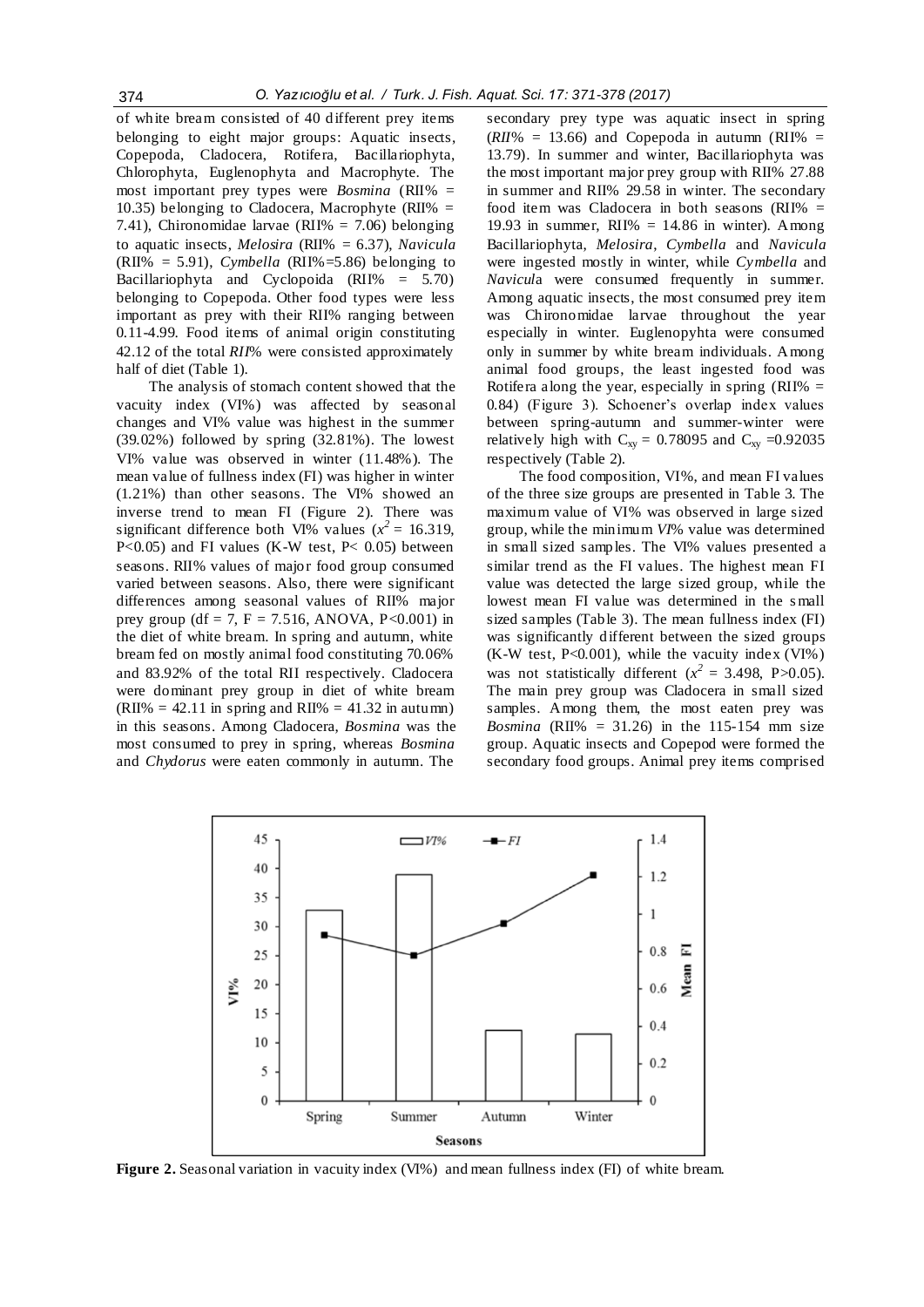

**Figure 3.** Seasonal variation in diet composition of white bream by RII%.

**Table 2.** Schoener index values between seasons of white bream in Lake Ladik

| $\mathbf{v}_{xy}$ | Spring                   | Summer    | Autumn | Winter                   |
|-------------------|--------------------------|-----------|--------|--------------------------|
| Spring            | $\overline{\phantom{0}}$ |           |        |                          |
| Summer            | 0.3463                   | -         |        |                          |
| Autumn            | 0.7809*                  | 0.5232    | -      |                          |
| Winter            | 0.2670                   | $0.9203*$ | 0.4440 | $\overline{\phantom{0}}$ |

Statistically significant

| Food Groups            | Small sized             |       | Medium sized |                         | Large sized |                   |                          |       |       |
|------------------------|-------------------------|-------|--------------|-------------------------|-------------|-------------------|--------------------------|-------|-------|
|                        | (115-154 mm FL)         |       |              | (155-194 mm FL)         |             | $(195-245$ mm FL) |                          |       |       |
|                        | $VI\% = 16.67$ FI= 0.75 |       |              | $VI\% = 27.36$ FI= 1.15 |             |                   | $VI\% = 30.43$ FI= 1.29  |       |       |
|                        | $N\%$                   | FO%   | $RII\%$      | $N\%$                   | FO%         | $RII\%$           | $N\%$                    | FO%   | RII%  |
| <b>Aquatic Insects</b> | 0.19                    | 20.19 | 6.46         | 0.38                    | 54.55       | 13.60             | 3.11                     | 87.5  | 22.30 |
| Copepoda               | 15.00                   | 66.15 | 25.98        | 2.31                    | 29.87       | 7.97              | 3.42                     | 6.25  | 2.38  |
| Cladocera              | 61.51                   | 92.31 | 49.25        | 4.37                    | 35.06       | 9.76              | 0.31                     | 6.25  | 1.61  |
| Rotifera               | 0.92                    | 10.77 | 3.74         | 1.04                    | 9.09        | 2.51              | 2.49                     | 12.50 | 3.69  |
| Bacillariophyta        | 17.41                   | 6.15  | 7.54         | 83.42                   | 54.55       | 34.16             | 72.63                    | 56.25 | 31.72 |
| Chlorophyta            | 4.91                    | 4.62  | 3.05         | 8.47                    | 50.65       | 14.64             | 18.04                    | 56.25 | 18.29 |
| Euglenophyta           | 0.05                    | 1.51  | 0.51         | 0.04                    | 2.60        | 0.65              | $\overline{\phantom{0}}$ |       |       |
| Macrophyte             | ٠                       | 10.77 | 3.45         |                         | 67.53       | 16.72             |                          | 81.25 | 20.00 |

**Table 3.** VI% values, FI values of main food categories importance in different size groups

85.43 % of total RII in s mall length samples. The medium size samples fed on mostly Bacillariophyta group (RII% = 34.16). Among Bacillariophyta, the most eaten prey item was *Cymbella* with 7.99 of RII%. The secondary prey group was macrophytes constituting 16.72% of the total RII. Animal prey items composed of 33.84 % of total RII in 155-194 mm length individuals. In large size group, the most important prey group was Bacillariophyta with 31.72 of RII%. Within Bacillariophyta, *Navicula* was eaten commonly by white bream. Aquatic insect was the secondary food items (RII% =  $22.30$ ). Euglenophyta food group was absent from the diet in large sized individuals. Among aquatic insects, the importance of

Chironomid larvae increased with length group in diet of white bream (RII%  $= 4.51$  in small specimens, RII% =  $8.19$  in medium and RII% = 11.88 in large size). The overlap index values between mediumlarge size classes were found higher than 0.80. Diet of small samples was not similar other size groups  $(C_{xy}$ 0.60).

## **Discussion**

This study is the first reference on the food types and feeding habits of the white bream inhabiting Lake Ladik. In the present work, the proportion of empty stomach was found as 23.7%. This ratio was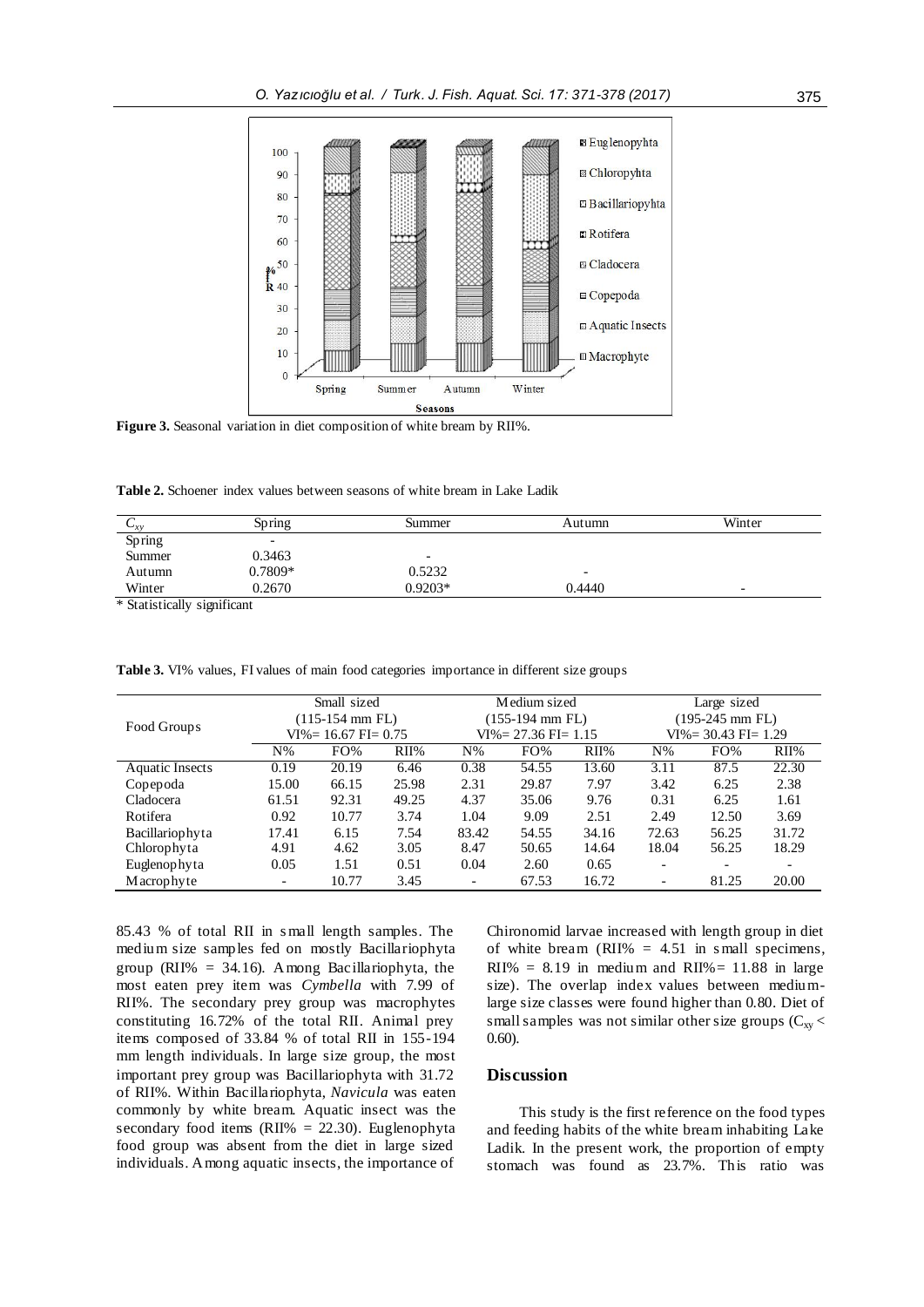determined as 55.2% by Tadajewska (1993) in Zegrzynski Dam Reservoir. This difference could be explained by sampling time and duration, consumed food type (Yılmaz and Polat, 2003), fish collection equipment types, environmental conditions such as prey encounter rate and temperature (Vinson and Angradi, 2011).

Bowman and Bowman (1980) stated that feeding intensity is negatively related to the percentage of empty stomachs. This situation was coincident with our findings. The feeding intensity of white bream in Lake Ladik varied between seasons. The white bream individuals fed more intensively during winter (especially January), while the feeding intensity of them displayed a downward trend in spring (especially May) and summer (especially June). Two reasons may be suggested to explain this case. Firstly, the vacuity index (VI%) was higher in summer than other seasons (Figure 2). This situation can be explained by the change of water temperature among seasons. Turker (2006) stated that the seasonal decline in the feeding activity of cyprinid fish is related to water. Wielgosz and Tadajewska (1988) reported that water temperature accelerated rate of feeding and food digestion of fish. Similarly, Yalcin-Ozdilek *et al.* (2013) stated that the high vacuity index values of *Pseudorasbora parva* inhabiting Gelingüllü Reservoir was found in summer of 2003 and 2005, and this could be explained by a high digestion ratio as a result of the high temperatures. Okgerman *et al.* (2013) indicated that water temperature is the main environmental factor affecting the stomach fullness of fish. Secondly, low feeding intensity in summer and spring could be attributed to reproduction season of the white bream. Yılmaz *et al.* (2015) stated that spawning season of the white bream population in Lake Ladik is between May and June. Sourinejad *et al.* (2015) indicated that most aquatic animals generally do not feed during the reproductive period, or their feeding habits are greatly decreased and there is a relationship between the reproductive season and feeding activity. Afraei Bandpei *et al.* (2009) reported that the lowest value of feeding intensity was observed in April, which coincided with the peak of spawning period in *Rutilus frisii kutum* inhabiting Caspian Sea. The similar observations were obtained for the white bream in this study. The lowest FI values were found in May-June which was known as the spawning period. Contrary to our results, Okgerman *et al.* (2009) found that feeding activity of the white bream inhabiting Lake Sapanca was highest in October and was lowest in January.

In our study, white bream individuals have the broad diet spectrum including animal origin prey items and plant origin food items. The stomach content of the white bream was composed by 40 different prey items in this study. Our results indicated that white bream is euryphagous, feeding on a wide variety of food items. The number of food items was similar as indicated by other authors. Wielgosz and Tadajewska (1988) found 39 prey taxa in *B. bjoerkna* from Włocławek Dam Reservoir. Okgerman *et al.* (2009) reported 39 food items in diet of specimens inhabiting Lake Sapanca.

According to the RII% values, *Bosmina*, Macrophyte, Chironomidae larvae, *Melosira*, *Navicula*, *Cymbella* and Cyclopoid copepod were the most important prey items of white bream in Lake Ladik. Other food types were of minor importance (Table 1). Similarly, the most important food components of white bream were Chironomidae, Copepoda, Mollusca in Włocławek Dam Reservoir (Wielgosz and Tadajewska, 1988). In Zegrzyński Dam Reservoir, Chironomidae larvae and mollusks were the principal food taxa at Wierzbica station, while only Chironomidae larvae was the main prey item at Bug station (Tadajewska, 1993). In contrast to our findings, *Dreissena polymorpha*, *Corophium curvispinum* and bait were the most important food type in Lake Balaton (Specziár *et al.,* 1997; Specziár *et al.,* 1998). The variation in the main food consumed are chiefly due to different abundance, density, distribution and availability of the prey between habitats.

In this study, the white bream consumed a wide variety of prey types and its diet varied between seasons (Figure 3). Same result was reported for this species in different researches (Wielgosz and Tadajewska, 1988; Okgerman *et al.* 2009). W ielgosz and Tadajewska (1988) reported that *B. bjoerkna* individuals eaten commonly Copepoda in spring, mollusks in summer and *Chironomus* sp. pupae in autumn. Okgerman *et al.* (2009) indicated that the main food item of species was Macrophyte followed by Bacillariophyta and *Dreissena polymorpha* in all seasons. Also the composition of diet was similar between spring-autumn and summer-winter.

The RII% values of major food groups were observed differences between size classes. Didenko and Kruzhylina (2015) reported that zooplankton played an important role in juvenile samples (25-31 mm) and also these prey items were *Bosmina spp*. and *Chydorus sphaerucus*. On the contrary, Okgerman *et al.* (2009) stated that the main food item of this species was Macrophyte followed by Bacillariophyta and *Dreissena polymorpha* in all size groups. In addition, the importance of aquatic insects in white bream diet increased with increasing fish length. Among them, Chironomid larvae were eaten most by white bream individuals.

Apaydin Yagci *et al.* (2015) investigated the zooplankton composition of Lake Ladik between November 2009 and October 2010. According to their finding Rotifera was the most dominant zooplankton group in this lake (59%). But among animal origin food groups, Rotifera were eaten the least by white bream. This situation can be attributed to prey selection. Besides, Apaydin Yagci et al. (2015) reported that this lake was defined as eutrophic. In this study, animal prey items such as *Bosmina*,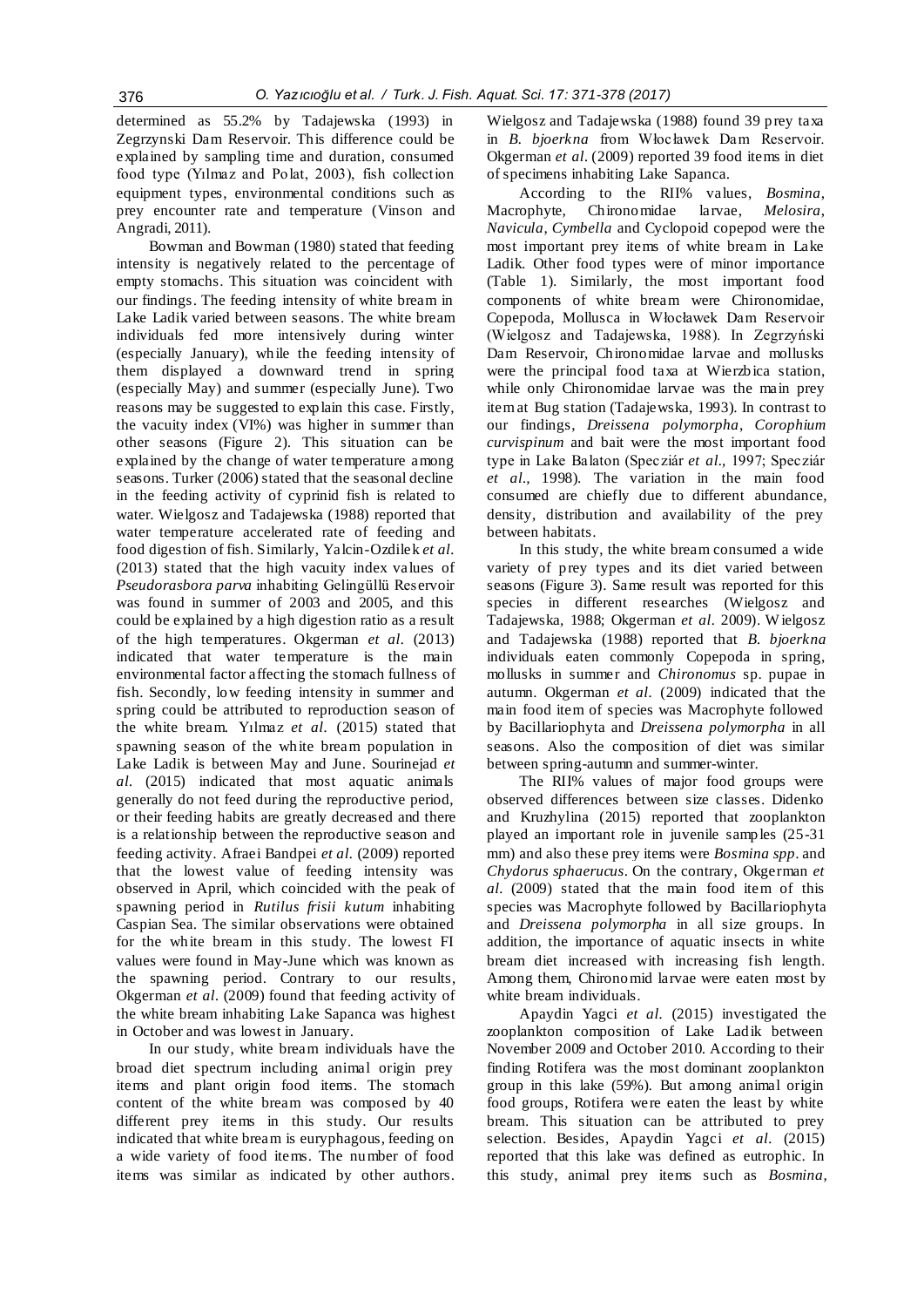Chironomid larvae, Cyclopoid copepods *Chydorus* were found as the most important food types in diet. This feeding habit could play an important role in increase of the eutrophication.

In conclusion, the white bream has a broad food spectrum. The feeding habits and intensity of *B. bjoerkna* vary between seasons and size groups. It is considered that the feeding character of this fish species with a high predation on zooplankton has a negative effect on the level of the eutrophication of Lake Ladik.

### **References**

- Afraei Bandpei, MA., Mashhor, M., Abdolmalaki, S. and El-Sayed, MA-F. 2009. Food and feeding habits of the Caspian Kutum, *Rutilus frisii kutum* (Cyprinidae) in Iranian waters of the Caspian Sea. Cybium, 33 (3): 193-198.
- Apaydin Yagci, M., Yilmaz, S., Yazicioglu, O. and Polat, N. 2015. The zooplankton composition of Lake Ladik (Samsun, Turkey). Turkish Journal of Zoology, 39: 652-659. doi: 10.3906/zoo-1312-54
- Beklioglu, M., Meerfhoff, M., Søndergaard, M. and Jeppesen, E. 2011. Eutrophication and restoration of shallow lakes from a cold temperate to a warm mediterranean and a (sub) tropical climate.. In: A.A. Ansari, G.R. Lanza, S.S. Gill, and W. Rast (Eds), Eutrophication: Causes, Consequences and Control, Springer, New York: 91-108
- Berg, J. 1979. Discussion of methods of investigating the food of fishes, with reference to a preliminary study of the food of *Gobiusculus flavescens* (Gobiidae). Marine Biology, 50: 263-273. doi: 10.1007/BF00394208
- Bowman, R.E. and Bowman, E.W. 1980. Diurnal variation in the feeding intensity and catchability of silver hake (*Merluccius bilinearis*). Canadian Journal of Fisheries and Aquatic Sciences, 37: 1565-1572. doi: 10.1139/f80-202
- Didenko, A.V. and Kruzhylina, S.V. 2015. Trophic interaction between topmouth gudgeon (*Pseudorasbora parva*) and the co-occurring species during summer in the Dniprodzerzhynsk reservoir. Knowledge and Management of Aquatic Ecosystemst**,**  416: 13. doi: 10.1051/kmae/2015009
- George, E. and Hadley, W.F. 1979. Food and habitat partitioning between rochbass, *Amblopites rupestris* and small mouth bass, *Micropterus cholomieri* young of the year. Transactions of the American Fisheries Society, 108: 253-261. doi:10.1577/1548-8659
- Hammerschlag, N., Ovando, D. and Serafy, E.J. 2010. Seasonal diet and feeding habits of juvenile fishes foraging along a subtropical marine ecotone. Aquatic Biology, 9: 279-290. doi: 10.3354/ab00251
- Hyslop, E.J. 1980. Stomach contents analysis-a rewiew of methods and their application. Journal of Fish Biology**,** 17: 411-429. doi: 10.1111/j.1095- 8649.1980.tb02775.x
- Kottelat, M. and Freyhoff, J. 2007. Handbook of european freshwater fishes. Publications Kottelat, Cornol, Switzerland and Berlin, Germany, 646 pp.
- Lammens, E. H. 1999. The central role of fish in lake restoration and management. Hydrobiologia, 395/396:

191-198. doi:10.1007/978-94-017-3282-6\_18

- Meye, J.A., Omoruwou, P.E. and Mayor, E.D. 2008. Food and feeding habits of *syndontis ocellifer* (Boulenger, 1900) from River Adofi, Southern Nigeria. Tropical<br>Freshwater Biology, 17(1): 1-12. doi: Freshwater 10.4314/tfb.v17i1.20913
- Okgerman, H., Yardımcı, C.H., Dorak, Z. and Yılmaz, N. 2009. Sapanca Gölü'nde yaşayan *Blicca bjoerkna* L., 1758 (tahta balığı)'nın boy grupları ve mevsimlere göre beslenme davranışı. 15. Ulusal Su Ürünleri Sempozyumu, 01‐04 July 2009, Rize, Turkey.
- Okgerman, H.C., Elp, M. and Atasağun, S. 2012. The growth and reproduction of white bream (*Blicca bjoerkna* L. 1758) in an oligo-mesotrophic lake in northwest Anatolia (Sapanca, Turkey). Turkish Journal of Biology**,** 36(1): 125-134.
- Okgerman, H., Yardımcı, C.H., Dorak, Z. and Yılmaz, N. 2013. Feeding ecology of vimba (*Vimba vimba* L., 1758) in terms of size groups and seasons in Lake Sapanca, northwestern Anatolia. Turkish Journal of Zoology**,** 37: 287-297. doi:10.3906/zoo-1107-1
- Prejs, A., Martyniak, A., Boroń, S., Hliwa, P. and Koperski, P. 1994. Food web manipulation in a small, eutrophic Lake Wirbel, Poland: Effect of stocking with juvenile pike on planktivorous fish. Hydrobiologia, 275(1): 65- 70. doi: 10.1007/BF00026700
- Ramana, V.L.M. and Rao Manjulatha, C. 2014. Food and feeding habits of *Nibea maculata* from coastal waters of visakhapatnam. European Academic Research, 2(8): 11065-11075.
- Schoener, T. 1970. Nonsynchronous spatial overlap of lizards in patchy habitats. Ecology, 51(3): 408-418. doi: 10.2307/1935376
- Sourinejad, I., Nikkhah Khaje Ataei, S., Kamrani, E. and Ghodrati Shojaei, M. 2015. Feeding habits of yellowfin seabream (*Acanthopagrus latus*) in the northern region of the Persian Gulf. Caspian Journal of Environmental Sciences, 13(1): 31-39.
- Specziár, A., Tölg, L. and Bíró, P. 1997. Feeding strategy and growth of cyprinids in the littoral zone of Lake Balaton. Journal of Fish Biology, 51(6): 1109-1124. doi: 10.1111/j.1095-8649.1997.tb01130.x
- Specziár, A., Bíró, P. and Tölg, L. 1998. Feeding and competition of five cyprinid fishes in different habitats of the Lake Balaton littoral zone, Hungary. Italian Journal of Zoology, 65 (Supp-l.): 331-336. doi: 10.1080/11250009809386842
- Tadajewska, M. 1993. Food of bream, *Abramis brama* (L.), and white bream, *Blicca bjoerkna* (L), in Zegrzyński Dam Reservoir. Acta Ichthyologica Et Piscatoria, 23(2): 77-101.
- Turker, H. 2006. The feeding habits and assimilation efficiencies of three cyprinid species in Lake Gölköy (Bolu- Turkey). Süleyman Demirel Üniversitesi Eğirdir Su Ürünleri Fakültesi Dergisi, 2(1): 37-45.
- Vinson, M.R. and Angradi, T.R. 2011. Stomach emptiness in fishes: sources of variation and study design implications. Reviews in Fisheries Science, 19(2): 63- 73. doi: 10.1080/10641262.2010.536856
- Wallace, Jr. R,K. 1981. An assessment of diet overlap indexes. Transactions of the American Fisheries Society, 110: 72-76. doi:10.1577/1548-8659.
- Wielgosz, S. and Tadajewska, M. 1988. Factors determining diet composition and food availability for bream *Abramis brama* (L.) and white bream *Blicca bjoerkna* (L.) in Włocławek Dam Reservoir. Acta Ichthyologica